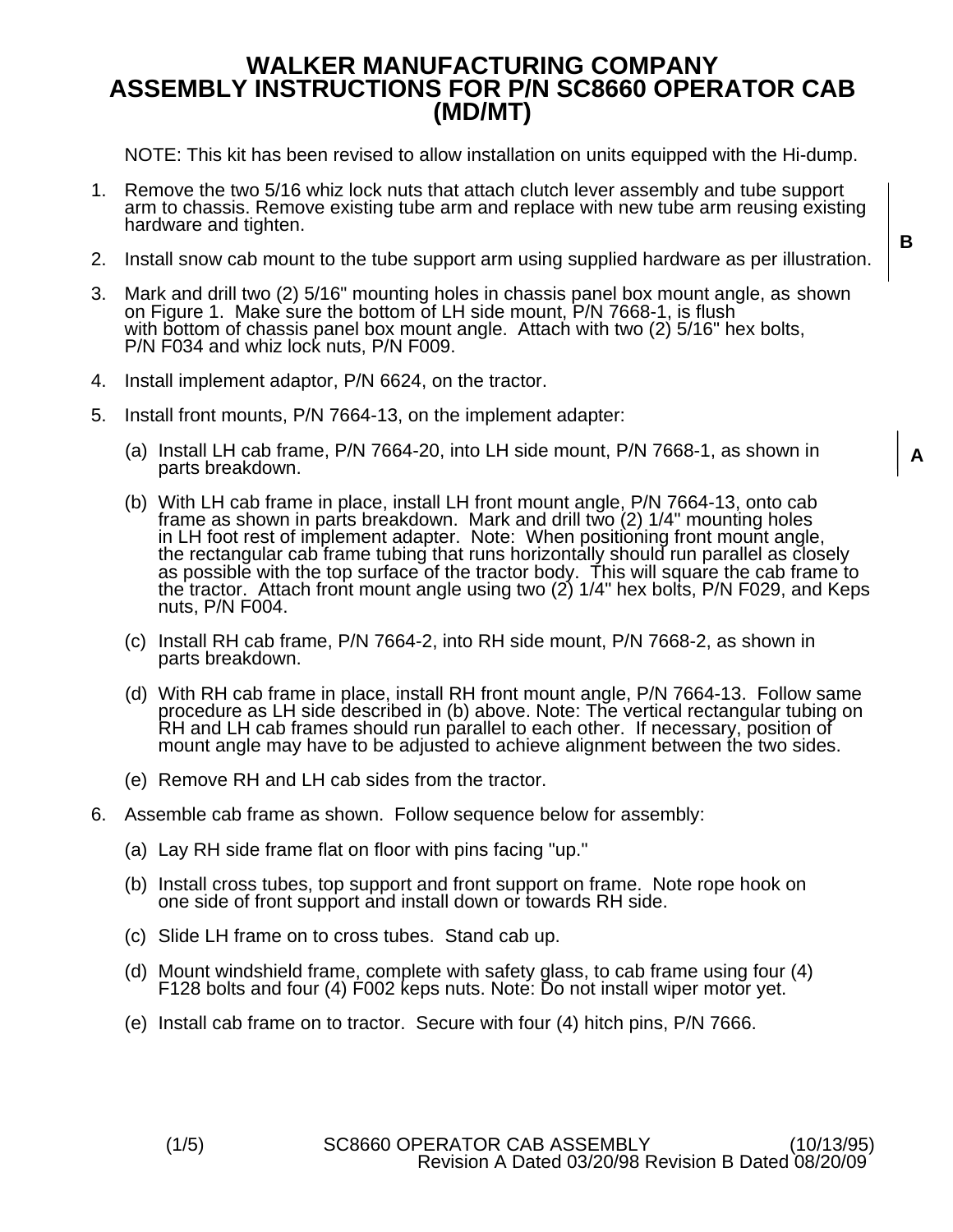- 7. Install operator cab fabric, P/N 7661-1. Place cab fabric over cab frame assembly a align as closely as possible. Fasten Velcro<sup>®</sup> around windshield first. Next, route drawstring for RH side according to Figure 1 and te LH side and across back. It will be necessary to repeat above procedure several times in order to achieve proper fit. The fabric and Vélcro<sup>™</sup> will stretch, especially the first 48 hours after installation.
- 8. Install wiper motor, lights and switch mount. Note: It is highly recommended to wait 48 hours after initial installation of cover before proceeding with lights and wiper motor installation. It is necessary to cut a hole
- 9. Connect wiring:
	- (a) Connect 6" wire, P/N 5670-2, from switch to motor.
	- (b) Connect 9 ft. wire, P/N 5670-1, to switch and lights and route as shown and secure to cab frame with wire ties, P/N 5975-1.
	- (c) Drill 1/4" hole in tractor body adjacent to wire exit from cab frame and install grommet, P/N 5667.
	- (d) Route 36" wire, P/N 5670-3, through grommet, along underside of body, toward front of body, and secure with wire clips, P/N 5975-5. Wire can be connected to either light circuit or circuit breaker. Cut wire to proper l
- 10. Note: Before installing wiper arm, P/N 5668, run wiper motor to determine proper arc of travel for wiper arm.
- 11. Install wiper arm.
- 12. Install door fabric on door frame, P/N 7662, using extension spring, P/N 5222. Route drawstring through loop on door brace and tie to spring as shown on Figure 1. Install door handle, P/N 7667, as shown. Note: Door hin
	- NOTE: For machines equipped with catcher lift handles, it is recommended that they are removed when installing the cab.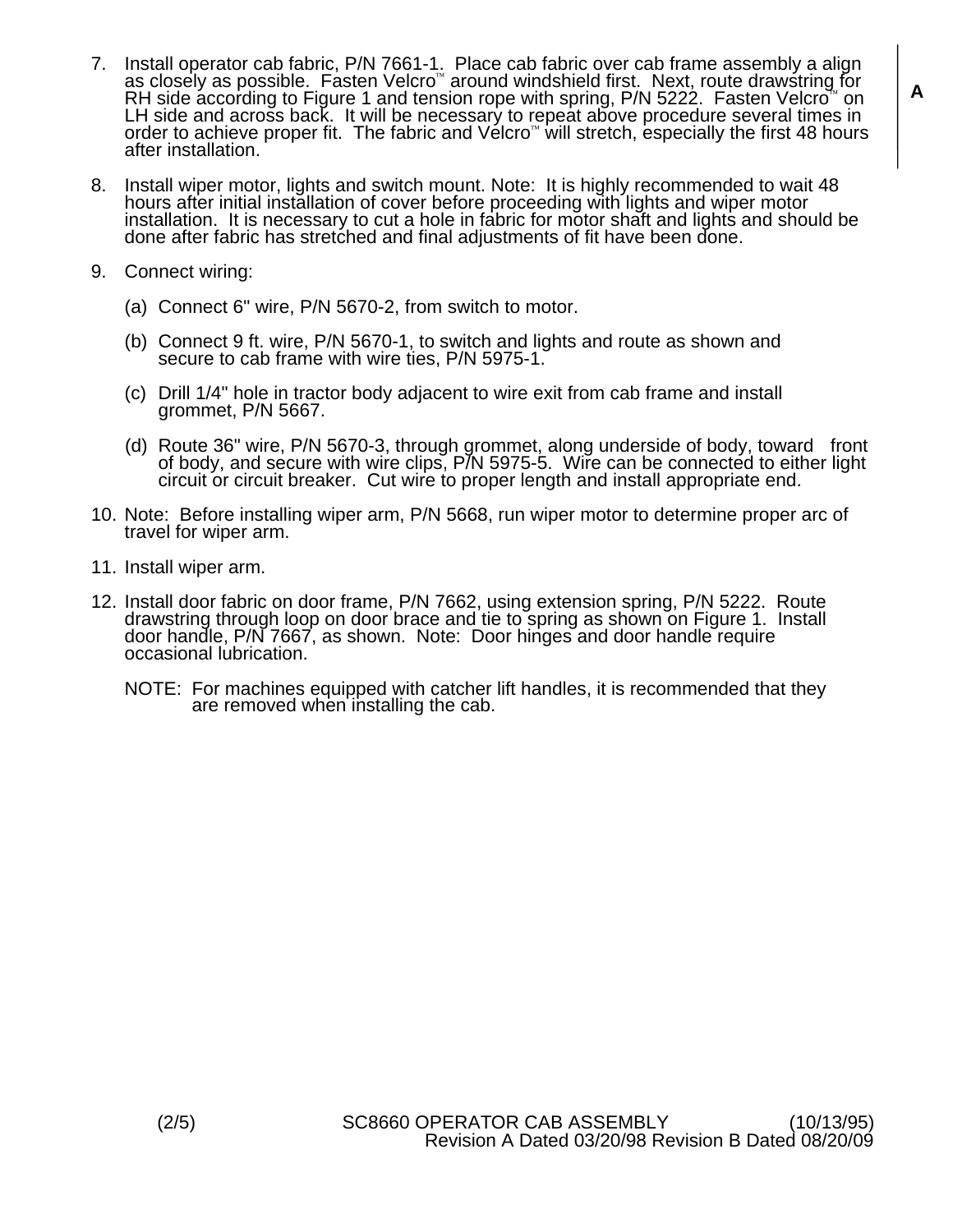| <b>PARTS LIST</b>                                                                                                                                                                                                                                                  |                                                                                                                                                                                                                                                                                                                                                                                                                                                                                           |                                                                                                                 |
|--------------------------------------------------------------------------------------------------------------------------------------------------------------------------------------------------------------------------------------------------------------------|-------------------------------------------------------------------------------------------------------------------------------------------------------------------------------------------------------------------------------------------------------------------------------------------------------------------------------------------------------------------------------------------------------------------------------------------------------------------------------------------|-----------------------------------------------------------------------------------------------------------------|
| <b>PART</b><br><b>ITEM</b><br>NO.<br>NO.                                                                                                                                                                                                                           | <b>DESCRIPTION</b>                                                                                                                                                                                                                                                                                                                                                                                                                                                                        | QTY.<br>REQ'D                                                                                                   |
| 1<br>7668-6<br>234567<br>5222<br>7661-1<br>7662<br>7668-1<br>7666<br>7664-13<br>$\bf 8$<br>7664-2<br>9<br>5670-1<br>10<br>7669-1<br>11<br>7669-2<br>12<br>7669-3<br>13<br>5519<br>14<br>5995                                                                       | Snow Cab Mount, Hi-Dump<br>Extension Spring (1/2 x 3-1/4)<br><b>Snow Cab Fabric</b><br>Door, Cab<br>Side Mount, LH<br>Hitch Pin $(\#3)$<br><b>Mount Angle</b><br>Right Side, Cab<br>Wire Assembly, 9 Ft., Cab<br><b>Front Support</b><br><b>Top Support</b><br><b>Cross Tube</b><br>Actuator Motor, 12/24V (Incl. 19 & 20)<br>Toggle Switch (Off-On)                                                                                                                                      | B<br>1<br>$\frac{2}{1}$<br>A<br>1<br>1<br>$\frac{4}{2}$<br>1<br>1<br>1<br>1<br>$\frac{2}{1}$<br>1               |
| 15<br>5667-1<br>16<br>5995-2<br>17<br>7664-20<br>18<br>5519-3<br>5519-2<br>19<br>20<br>5668<br>21<br>5669<br>22<br>5674<br>23<br>7665<br>24<br>7663<br>25<br>7665-1<br>26<br>5670-3<br>27<br>5989-2<br>28<br>5996-15<br>29<br>5996-4<br>30<br>5996-5<br>31<br>7667 | <b>Switch Mount Bracket</b><br><b>Switch Boot</b><br>Left Side, Cab<br>Motor Mount Nut (5/8-24 Panel Nut)<br><b>Motor Mount Washer</b><br>Wiper Arm<br><b>Wiper Blade</b><br>Windshield and Frame (Incl. 23, 24, 25)<br><b>Glass Windshield</b><br>Windshield Frame,<br><b>Glass Windshield Seal</b><br>Wire Assembly, 36", Cab<br><b>Light Assembly</b><br>12-10 GA Ring Wire Terminal, 1/2"<br>16-14 GA Bullet Connector, Male<br>16-14 GA Bullet Connector, Female<br>Door Handle, Cab | 1<br>*<br>1<br>A<br>$\star$<br>*<br>1<br>1<br>1<br>¥<br>¥<br>¥<br>1<br>$\frac{2}{x}$<br>$\star$<br>$\star$<br>1 |
| 32<br>5989-6<br>33<br>7031-1<br>F002<br>F002<br>F004<br>F004<br>F009<br>F009<br>F026<br>F026<br>F029<br>F029<br>F034<br>F034<br>F093<br>F093<br>F128<br>F128<br>F <sub>129</sub><br>F <sub>129</sub><br>F134<br>F134<br>F <sub>2</sub> 82<br>F <sub>282</sub>      | Sealed Beam Lamp<br>Tube Support Arm, SC<br>10-24 Keps Nut<br>1/4-20 Keps Nut<br>5/16-18 Whiz Lock Nut<br>10-24 x 1/2 PPHMS<br>1/4-20 x 1/2 Hex Bolt<br>5/16-18 x 3/4 Hex Bolt<br>5/16-18 x 1 Hex Bolt<br>10-24 x 3/8 PTH Bolt<br>10-24 x 1/2 PTH Bolt<br>AN960816L Washer<br>3/8-16 x 1 Carriage Bolt<br>THE FOLLOWING ITEMS ARE NOT ILLUSTRATED                                                                                                                                         | $\star$<br>1<br>B<br>9<br>6224224<br>1<br>$\star$<br>*                                                          |
| 5975-1<br>5670-2<br>5667<br>5975-5<br>*Service Part Only                                                                                                                                                                                                           | Cable Tie (18#x3-3/4")<br>Wire Assembly 6", Cab<br>Grommet, 1/8 ID x 1/4 OD<br>Wire Clip, Self-Mount                                                                                                                                                                                                                                                                                                                                                                                      | 10<br>1<br>1<br>3                                                                                               |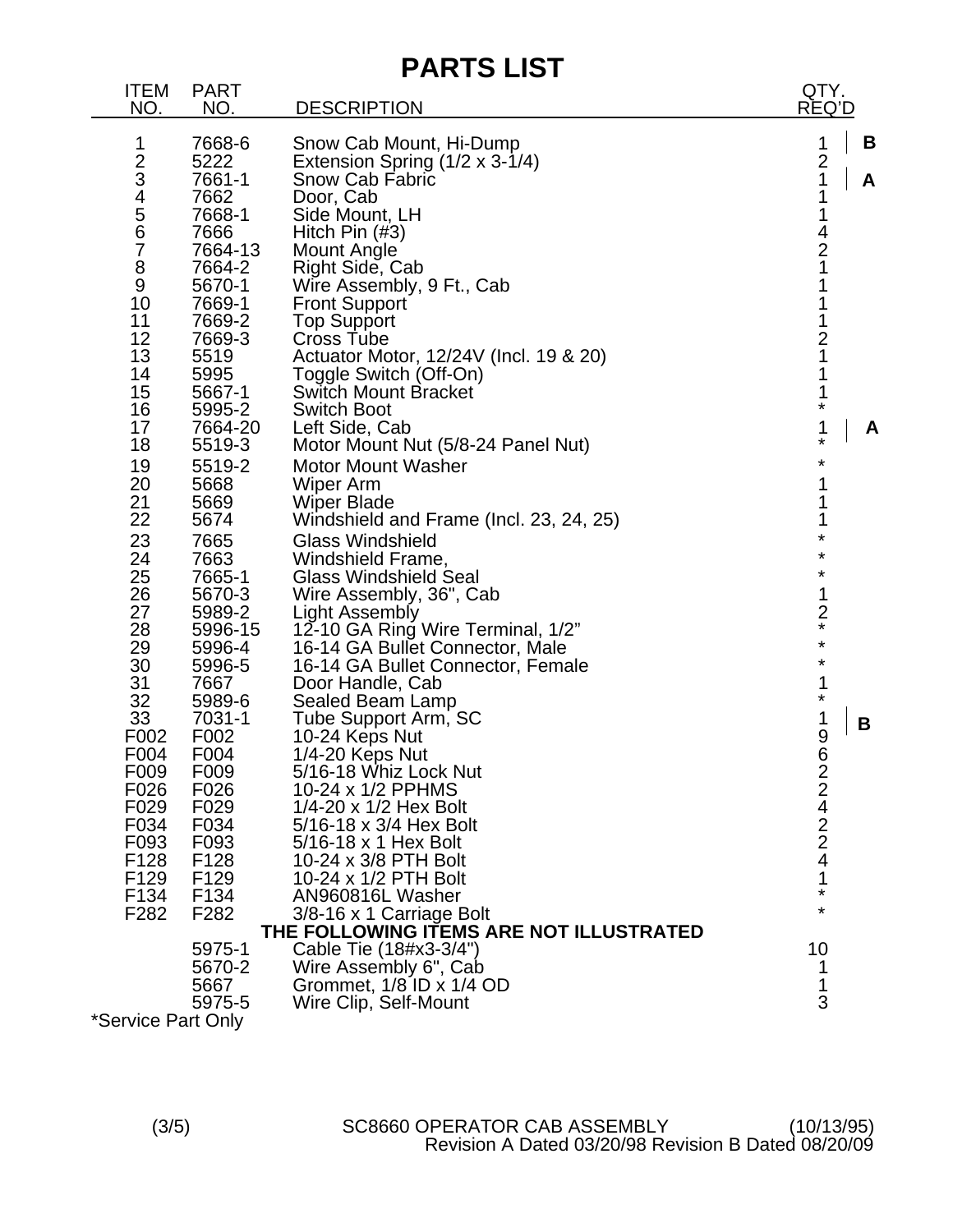